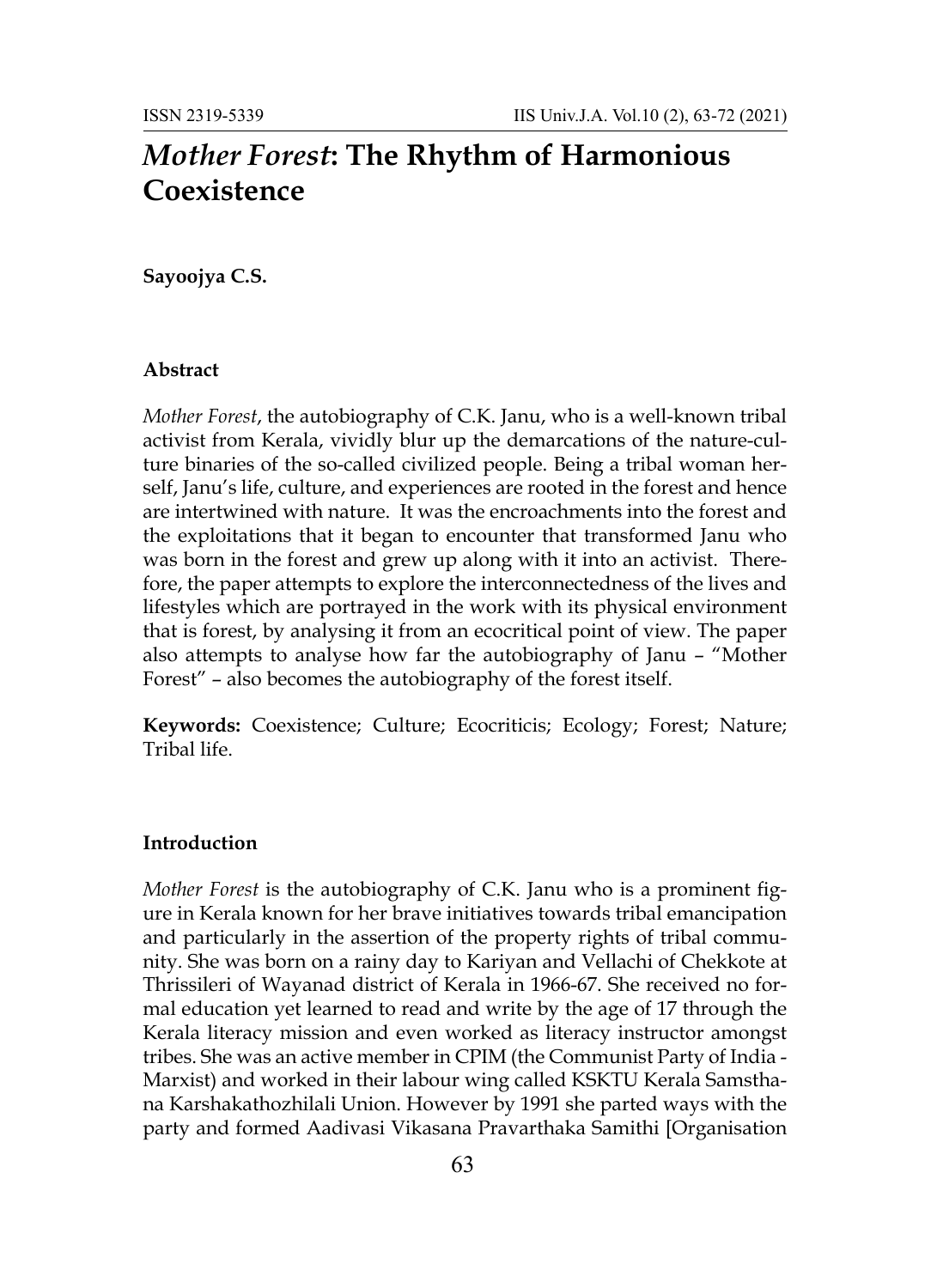IIS Univ.J.A. Vol.10 (2), 63-72 (2021)

for tribal Development Workers] in 1992. She participated in several national and international conferences and talked about the reclamation of tribal lands in full throated ease.

Ecocriticism, is a literary theory that focuses on the inter-relationship that persists between literature, nature, ecological discourses and environmental activism. The term was coined by William Rueckert in his essay "Literature and Ecology: An Experiment in Ecocriticism" (1978). Laying the groundwork for a new theoretical direction in literary studies, Ecocriticism critically reviews the representation of nature and landscape in literary and cultural texts whilst examining the attitudes towards nature and the rhetoric employed in narrating it. (108) It further emphasises the co-existence of nature and all creatures in it, including that of the human beings, along with bringing in an earth-centred approach in literary studies.

Ecocriticism takes as its subject the interconnections between nature and culture, specifically the cultural artifacts of language and literature. The fundamental questions raised by the eco-critics like; How is nature represented in a work? What role does the physical setting play in the plot of a narrative? Are the values expressed in the particular work consistent with ecological wisdom? How do metaphors of the land influence the way we treat it? How can the nature writing be characterised as a genre? In addition to race, class, and gender, should place become a new critical category? (Glotfelty, 19.) etc can be easily read out from the work *Mother Forest*. It is because of this fact that the work which is woven with experiences which are rooted in a culture which is intertwined and truly merged with nature, particularly forest, become the biography of the forest when read from an ecocritical point of view.

### **Content**

*Mother Forest*, the autobiography of C.K. Janu often at times becomes the biography of the Forest too. Involvement of ecology in the text is visible right from the title of the book, that is although the original Malayalam version of the book is titled "Janu" it turns to be *Mother Forest* in its English translation. The entire work paints us a picture of the transformation of the forest from accommodating, friendly forest of the tribes to incomprehensible and commercial forest of encroachers. Being the story of the life of a tribal woman who lives right in the lap of nature each and every moment of her life is related to the ecology that surrounds her, making the first law of ecology by Barry Commoner worthwhile that is "everything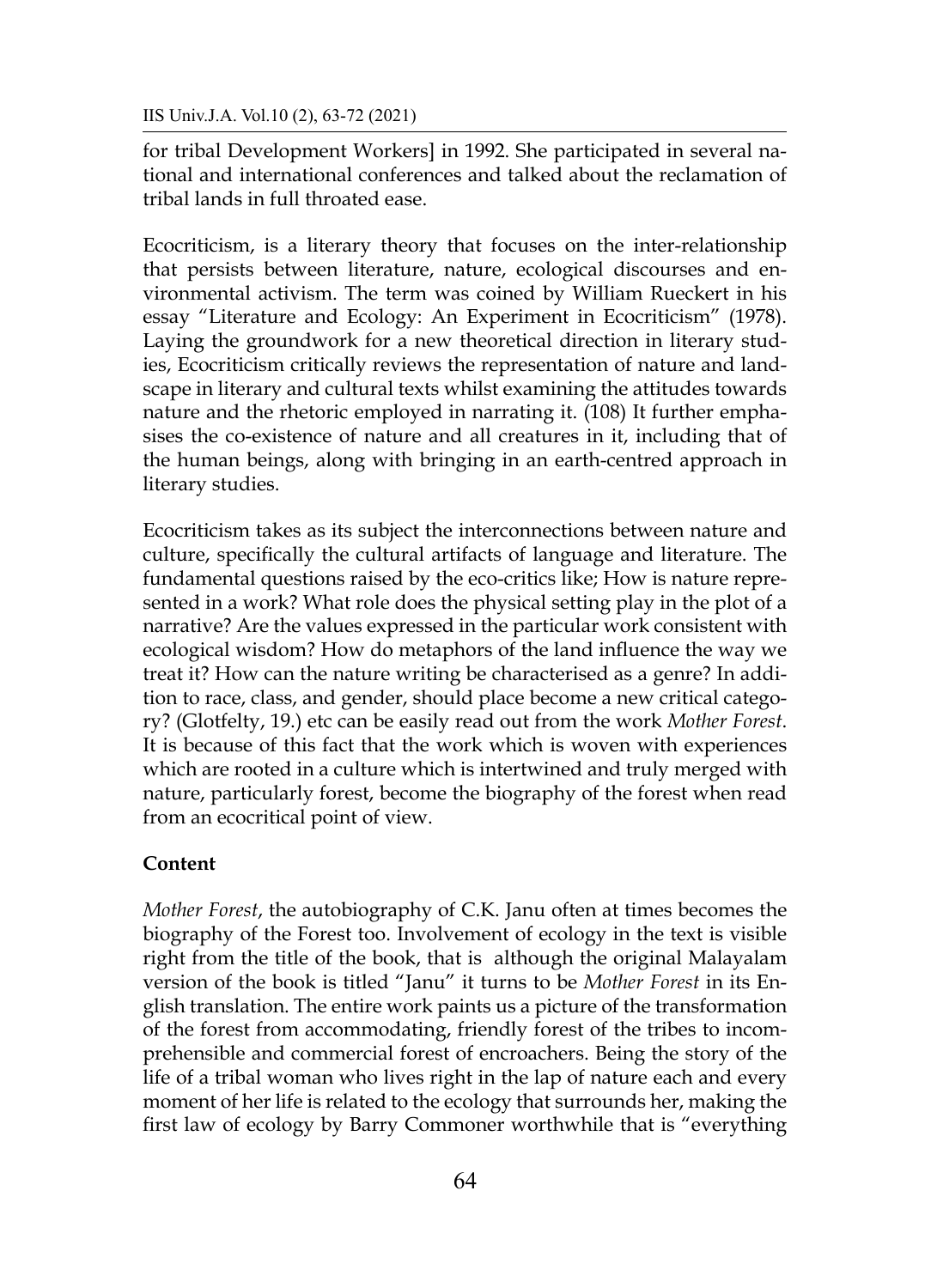is connected to everything else" (qtd. In Rueckert, 112). By respecting that mutual connectivity she even chooses to use "we instead of "I. Therefore the story of Janu becomes the story of a community who are the real children of nature, whose displacement becomes the displacement of the forest itself. Their occupations, festivals, celebrations, gods, and musical instruments are nature-bound. And this cultural affinity with nature makes them mutually inter-dependent.

Janu and the people in her community lead a life which was rooted deeply in nature. For them work meant pulling out the paddy seedlings, transplanting them in the fields, weeding, watering, reaping, threshing, drying the straw in the sun, tying up the heap of hay, and so on. They worked with their naked feet on land and when the landlords for whom they worked remained oblivious about their needs and provided them with meagre wages which never catered to satisfy their hunger, the forest herself provided them with foodstuffs like wild tubers, fresh water fishes, crabs, wild fowls and so on. They lived as closer to nature that they could sense the presence of elephants from their spoor. They just feared away the animals that came to their fields by lighting the fire or making a din, Rather than hurting them.

Nature was part of their leisure too. Children roamed around in the forest gathering tubers, catching crabs, water snakes, fish, wild fowls and so on in the day time when their parents were working out in the fields. And during nights they gathered in their courtyards and listened to what the forest mumbled. Therefore, the forest is here being treated as a human being who has a language to mumble as making the stand point in ecocriticism worthwhile, that is the view that "nature is silent might well say more about our refusal to hear than about nature's inability to communicate." (Rigby, n.a.). It is to be noted that when the forest is assigned with a voice and language of its own, and the ability to speak or mumble, it is never reduced to a passive entity. They made their thudis and chinis from the materials they collected from the forest like bamboos and animal skins. The children made their playthings from the things around them. That is, Janu says that "when we went to the jenmi's plantations we children would sometimes remove the green sheaths from the banana stems till we got to the core of tender banana leaves as smooth and white as silk, we would play with them pretending to be cloth vendors" (Bhaskaran: n.a.).

Ecocriticism insists that the work under consideration should involve ecology as deeply interwoven with the lives involved in the narrative,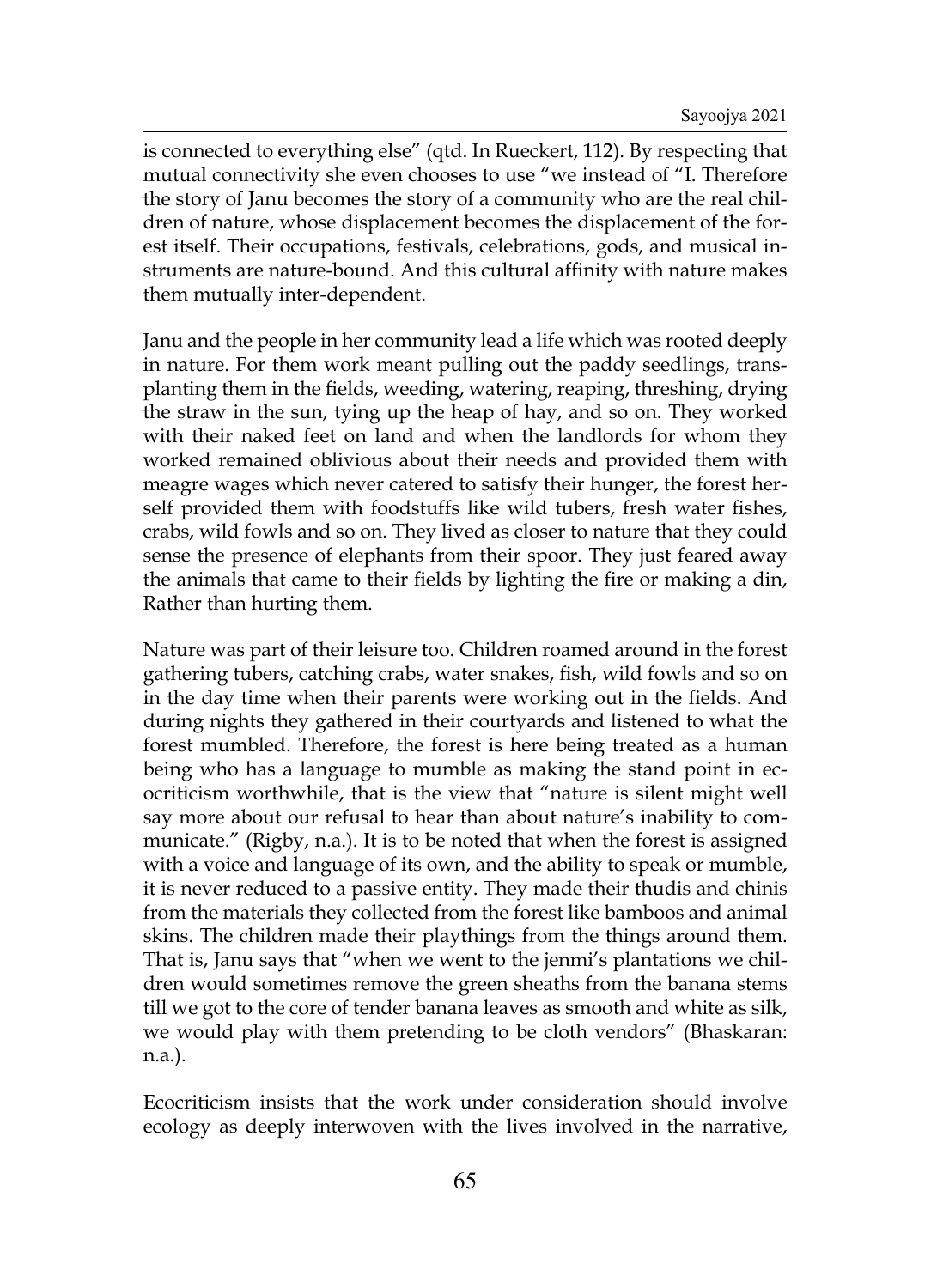suggesting mutual dependents and coexistence. Such an ideology for no doubt is visible in the life and culture of tribal community, such as to that which Janu belongs. Their lifestyle was moulded very-much by seasons, the children who roamed around in the forest otherwise huddle together inside the house warming themselves by the hearth during the rainy season. Eco-critics favour the term ecocriticism over environmentalism, because when environmentalism has an anthropocentric approach in dealing with the literature, Ecocriticism laid its emphasis in studying the relationship between physical world and human culture. "Ecocriticism implies interdependent communities, integrated systems and strong connections among constituent parts" (Glotfelty, 20).It is in such a context that Janu's description of rainy season becomes significant. She does not just mention its effects on her community instead goes on narrating the changes that it brings to the forest too. That is,

"During the monsoon we hardly dared to go out. There was very little to eat too. Couldn't look for tubers either, leeches swarmed the forests in the rains, and no songs flowed from the chini. When it poured we had to worry about the elephants huddling too close to the huts, and about whether the torrents would wash away the huts or whether uprooted trees would fall on them, the howling wind would be really frightening, innumerable little creatures of the forest would cry relentlessly, day would turn into night in the forest, it would be pitch black all around, the leaves, clustered thick, would sway in the dark and the frogs would go mad croaking". (Bhaskaran: n.a)

Ecocriticism has widely analysed religions and rituals of the concerned places with regard to the sustenance and equilibrium of their respective ecosphere.Compared to the Eurocentric religions which are anthropocentric in nature, rituals, customs, and traditions of tribal community are closely knit with the rhythm of nature. According to Janu, the festivals of Valliyurkavu and Thirunnelly were hosted after the harvest season. The nature who provided them with all the necessities herself becomes their God whom they worshiped. That is, their Gods were not fair fat human figures adorned with pompous jewelleries. Instead it is a big tree beneath which a stone is placed. And the rituals were conducted in the cold season when the trees shed their leaves. It was not the calendars or the clocks that told them the advent of the seasons and time. They know them in respect to nature. Their working time was calculated not on the basis of hours, she says that "we had to be in the fields before daybreak and work till it became really dark and the jackals came out howling". And she also says "the wind signals the arrival of the rain" (Bhaskaran: n.a.).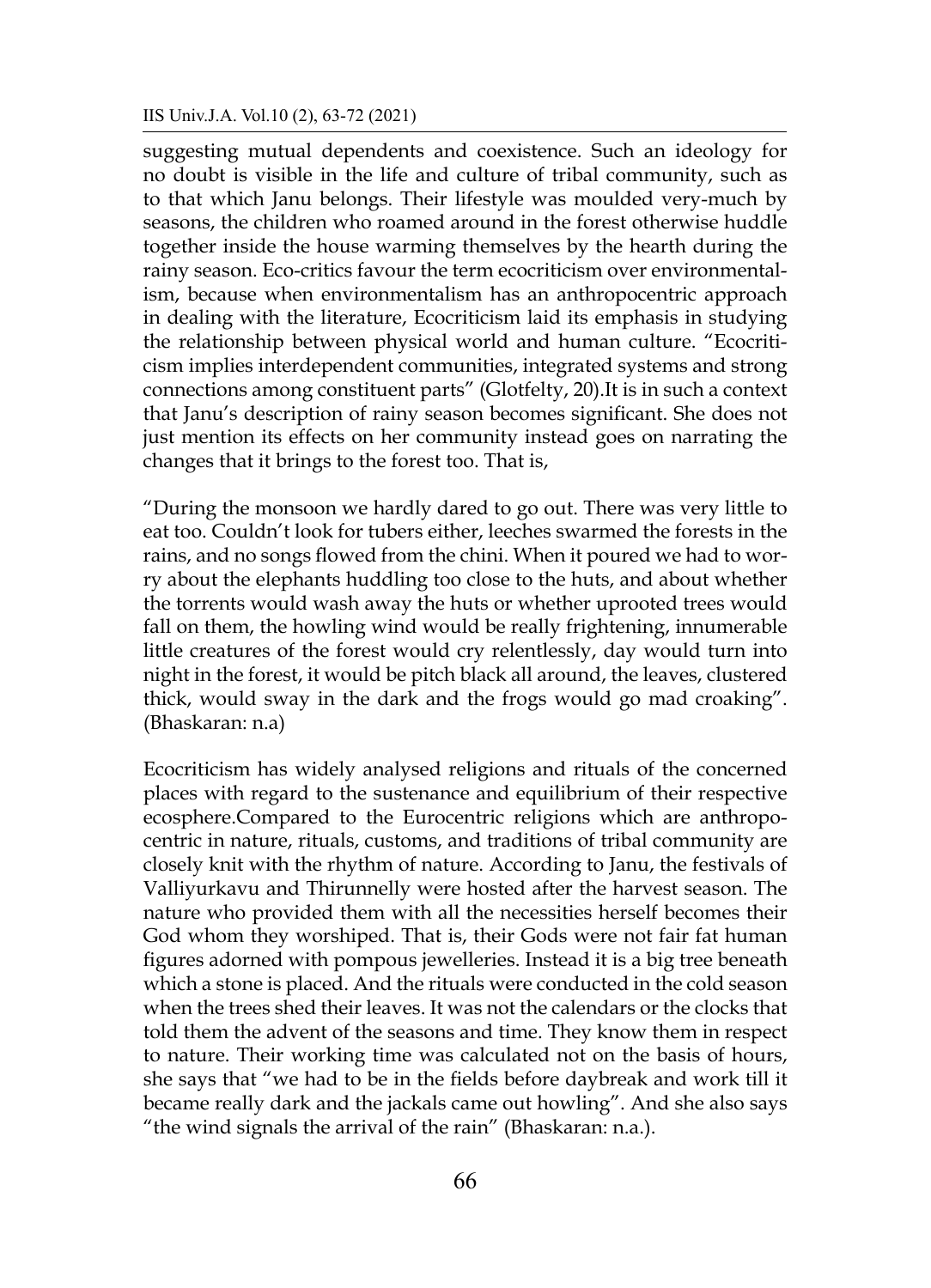As per the common notion Mother and child relationship is being hailed as the epitome of love. However in the autobiography, love for forest becomes superior to that towards mother. Janu says that "the forest is mother to us. More than a mother because she never abandons us" (Bhaskaran: n.a). Here Janu underlines the Wordsworthian philosophy that "Nature never did betray the heart that loved her" (Tintern Abbey). She also says that the forest often was a refuge for them, as they scampered and melted away in to the forest when strangers come to the forest since none knew the forest well as they do. Even her happiness was bound to the Forest, that is she says that she loves walking so that she could see new forests, unfamiliar pathways, strange hills and little streams.

When Janu was taken from the forest to a town named Vellamunda in order to look after a teacher's child, it appears to the readers that she took her forest with her. It was the ecology which welcomed her rather than the new and attractive buildings and other signs of so-called culture. The things those captured her attention first makes this fact clear. That is what she notices there at the very beginning are strong mud nest made by a hornet between the rafters and tiles and the house lizards crawling on the wooden roof of the house. It was the paintings of butterflies which attracted her most in her dress and she felt the black dots in it like the scattered bees in a beehive when a stone is flung to it. And it is not the glass tumbler which she was using for the first time in her life which caught her attention but the painting of a red flower on it. In other words she could find an essence of nature in everything she set her gaze on. Somehow the movie that she watched from a talkies for the first time turned out to be titled 'Chembarathy' (hibiscus), and the things she remembers in it too are the portrayals of small houses, beautiful hills, streams, and a girl in the film singing a song about the water fall. She experiences everything around her with respect to the forest, and hence she even compares the darkness in the talkies with that of the forest. According to Lawrence Buell a significant characteristics of an environmentally oriented work is that, "The nonhuman environment is present not merely as a framing device but as a presence that begins to suggest that human history is implicated in natural history." All the above instances beyond doubt are the vivid manifestation of the chief character of a work with ecological concerns.

Ecocritical approach does not consider nature just as a stage up on which human story is acted out, but as an actor in a drama. So she is provided with a voice and is attributed with emotions and characteristics of her own. We are made to feel the life that fills the nature when Janu describes different odours of the soil. That is "the earth has different smells in dif-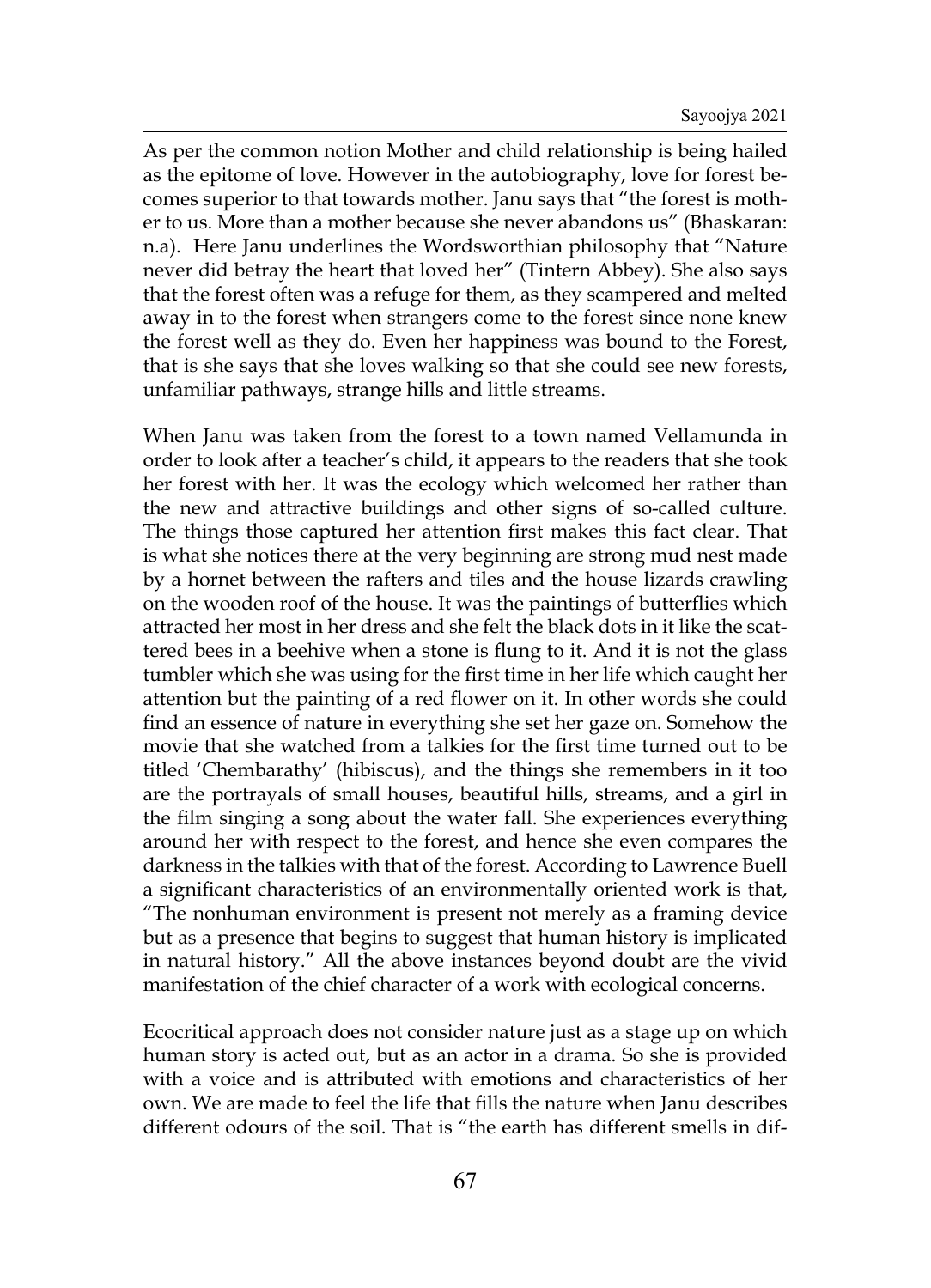#### IIS Univ.J.A. Vol.10 (2), 63-72 (2021)

ferent seasons, different in the rains in summer and in chilly weather, the earth gives out its scent only when we work on it. Fallow land is like a tree untouched by the wind." In-order to make the uncultivated forest in to a cultivable land, they cut down trees and bushes, and set fire on to the undergrowth. Then she says when the virgin earth catches fire it gives out a strange smell, "like it is being roasted alive" (Bhaskaran: n.a.). Here she not only attributes an odour, but life itself to the land.

Among the personalities who make their appearance in the autobiography Ammini appears to be the embodiment of nature. Although she kept her head down whenever she came in to contact with the mainstream society, and unlike Janu abstained from learning and following the normative cultural codes she was self-sufficient with in herself. Although for the gaze of civilization she appears to be savage, she is very much self-contained. Nature was her teacher. She preferred to learn by observing the forest, she could make out every tree in the forest and knew well the appropriate use of every medicinal plant in the forest. She was so close to nature that she could easily sense everything in the nature - she could make out the birds from the sounds they made, could easily locate the directions in the forest, could quickly catch the spoor of an elephant, could quickly sense the coming rain or the summer or the cold. When viewed closely Ammini even becomes an analogy of nature, that is, Nature when left alone has a pure and sustained way of her own, which rather appears to be mystic when viewed from the outside, and quiet normal when stepped in to it. Soil and a woman transplanting the paddy were pictured along with a lesson teaching, how to use chemical fertilizers. Both Janu and Ammini felt it ironic that when the teachers who teach these lessons in the classrooms knows nothing about agriculture, they know its each and every lesson even without going to the schools and reading the textbooks.

As the actualisation of the ecocritical ideology of mutual coexistence of the entire ecosphere, including human beings, the work along narrating the growth of C.K. Janu, traces the evolution of the forest too, which is an inseparable part of her and her community's life. The advent of the migrants from the south along with adversely affecting the lives of tribes, even altered the nature and rhythm of the forest. Both of them were well exploited by the people of the civil society and by the party men. *Mother Forest* turned into the Departmental Forest. It had barbed wire fences and guards. The departmental forest appeared to be a strange entity for the tribes. Children of the tribes began to be frightened of a forest that could no longer accommodate them. All the land belonged to the new migrants who divided the land into fragments and used them for different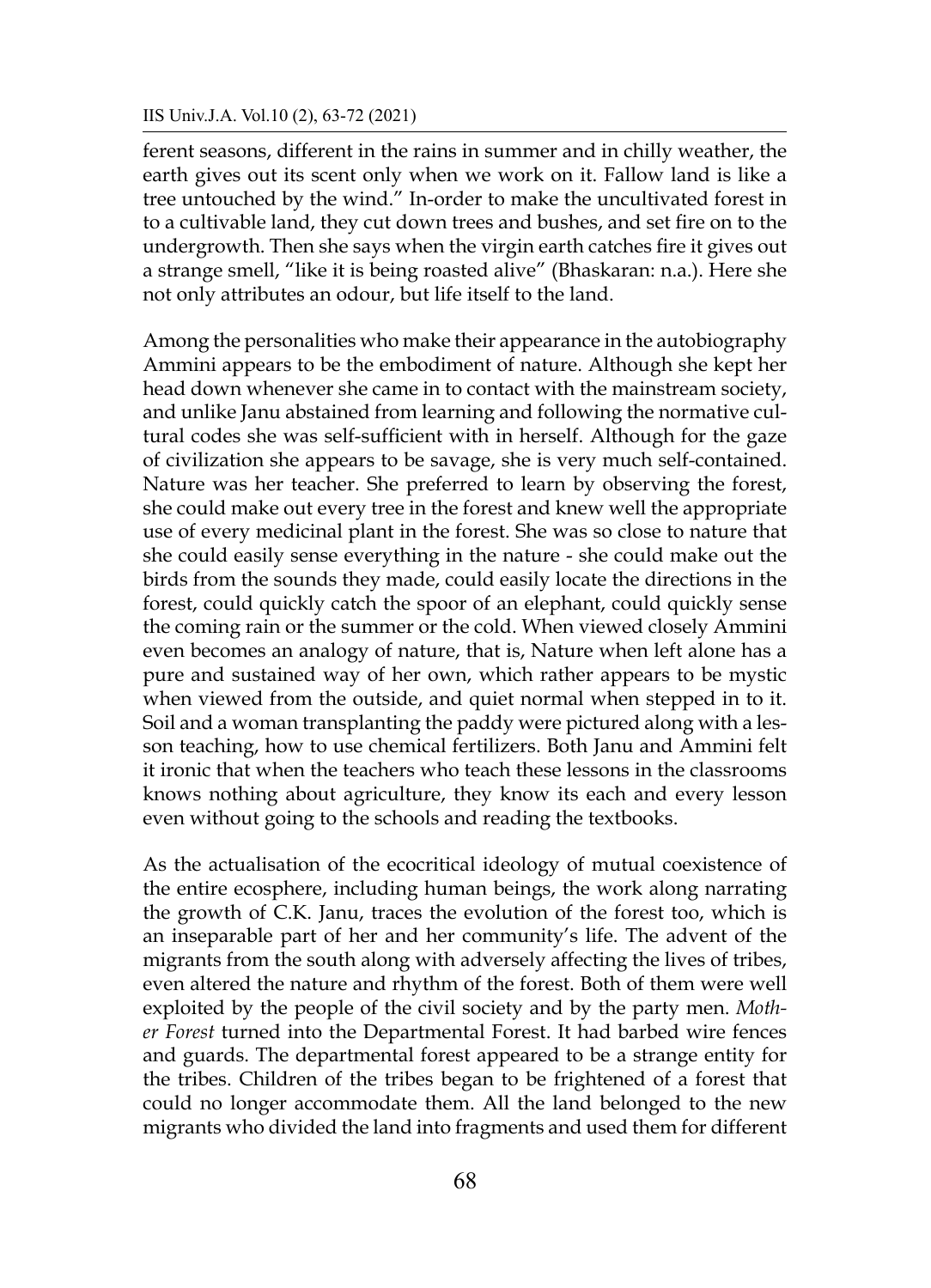types of agriculture. The land began to produce profit instead of yield. Paddy fields began to dwindle when the commercial crops took their place. When the lands of the tribes were encroached upon and the fields became scarce, they were forced to abandon the agriculture and look for other kinds of jobs. All land disintegrated at the hands of its paper-owners who laid them fallow, constructed concrete houses and grew shrubs. The owners who didn't know how to sow kept wailing that agriculture was not paying. The land became a mere commodity to be sold and bought. Fences and walls fragmented all the land. A false society came into being which sighed heavily, worrying about Nature from the cosy confines of an armchair.

Critics of ecocritical theory have always been worried about the adverse effects of human interventions on the natural rhythm of ecological balance. "Present environmental crises are warnings that we have delayed nearly too long. [...] we are in an environmental crisis because the means by which we use the ecosphere to produce wealth are destructive of the ecosystem itself." (Rueckert, 116). He farther comments that the payment of its prize can only be delayed, and can never be avoided. (116). It is the same worries gets reflected *when*Janu in her *Mother Fores t*narrates with pain the commercialization of ecology without a bit of concern. She mentions about a new generation of migrants who bought land at a high price for their leisure and vacations. They created artificial lakes and lawns in their courtyards and fields. They wrote article after article lamenting the state of the environment. They created fat files out of all the research done by them. By the end of March they sold panel discussions and paintings about the rivers drying up. Editors put on the work in their glasses and wrote articles in special editions, while the real children of the soil who dwelled in togetherness with nature were uprooted and dislocated from their land. Even the forest was gravely wounded for it went through fragmentation and the cultivation of unfamiliar crops. Moreover, the activities of these people in no way resulted in reviving the equilibrium of the forest, which she had before their encroachment in to her heart with sheer profit motives.

"Some sense of the environment as a process rather than as a constant or a given is at least implicit in the text. [... ]" is yet another feature of a work with ecological concerns as identified by Lawrence Buell. This is what gets manifested in the work, when it comes to the narration regarding the transformation of Janu from a mere tribal girl to an 'Adivasi' leader. Nature/forest has a vital role in sowing the seeds of activism in the mind of C.K. Janu. She was closely bound to nature for she knew that the lives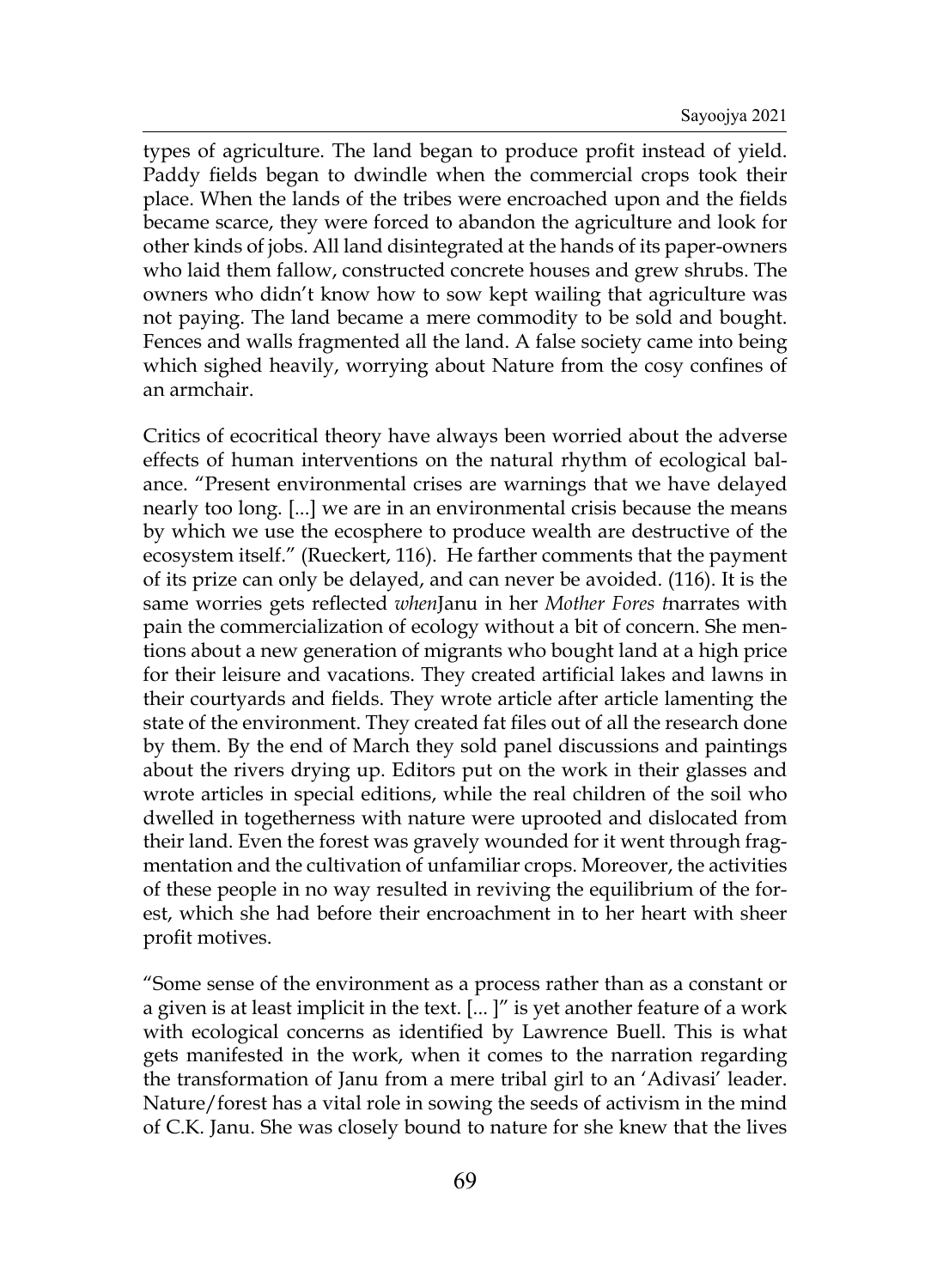#### IIS Univ.J.A. Vol.10 (2), 63-72 (2021)

of the people of her community became a life only in connection with the *Mother Forest*. In spite of the fear she inherited for generation she rose to raise her voice for the first time to get back the cremation ground of her community [Kurumarchira] in Thrissileri from the encroachers who enclosed it with fences around. A thing to be noted here is that the tribes who lived in company of the forest for very long had never built fences that is unlike the civil society they never distinguished themselves from nature creating a nature-culture binary, which in fact results in the up-rootedness of both nature and culture. When the land was reduced in to a mere commercial object to be bought and sold and when the forest was fragmented in to small pieces of lands by the fences, the land began to acquire new and more survey numbers of which the natives of the forest were unaware of, for the forest so far communicated to them by their mutual contact and not by numbers. This transformed the real inhabitants of the forest, to landless tribes and this which stirred the mind of Janu led her to encroach up on the hills of Thirunnelli with 45 families. Janu while raising her voice for the property rights of the tribes, even protests against the encroachment of the forest land by the civil society and hence at this point she even emerges to be the mouthpiece of nature.

Ecocritical analysis of a text even has its concern on the relationship of nature with the figures of speech employed in it. Since the tribes were unfamiliar with the nature-culture binaries human images are compared with the natural objects and vice-versa. She says that when the hill catches fire in the night "it looks as if a human being is being burned alive". And when it rains after torching the 'punam', "the hill looks like a woman with her hair shorn". While describing the strange smell which arise while torching the 'punam' she employs the metaphor of a virgin to refer to the uncultivated forest land. When Janu says that "wild water all blood-red gushing" she is pointing to the fact that the streams are the lifeblood of the nature, which if dried up shall render the universe lifeless. And again points to the fact that trees are the beloved children of the forest through her simile that "when it rains the giant trees all bend down and become as small as infants" (Bhaskaran: n.a.).

Towards the end of the autobiography Janu narrates her experience of catching the beetles on gangli flower and putting them in an empty match box. At various levels it becomes an analogy of the experience of the tribes. It is through this analogy, which she has drawn from the nature she paints the real picture of what the mainstream society has done to them. They were up-rooted from their vast forest and were closed down within the confines of narrow walls of the colonies. Their pain in the displacement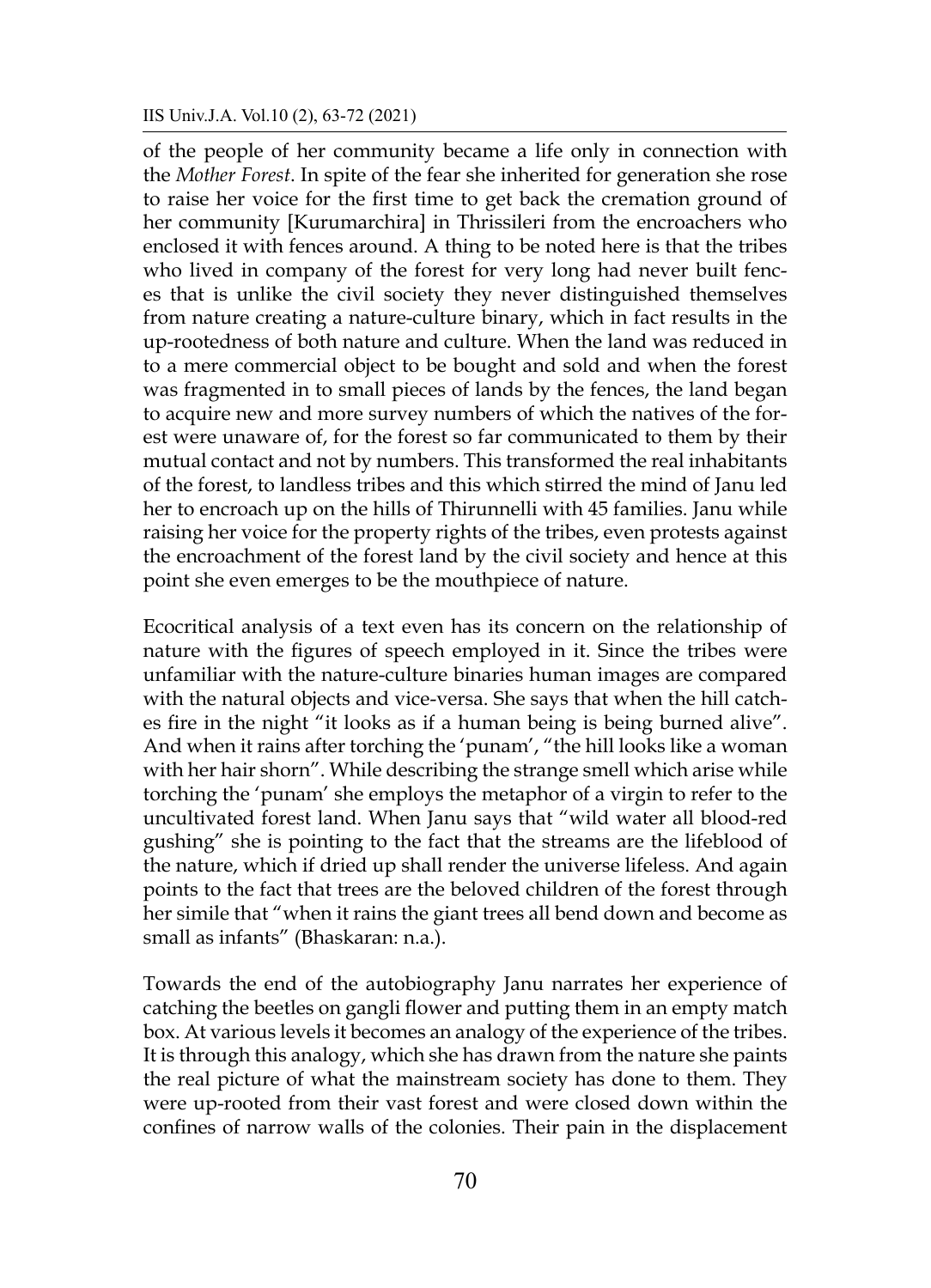becomes vivid when she says that "The ginglli flower beetle can survive in the box for many days without food and it never stops humming, which is but a sad hum." The analogy becomes explicit when she suggests that the beetles too were dark (Bhaskaran: n.a.). When viewed from another perspective the analogy of the beetle becomes the image of the exploited nature. Human beings for their convenience made her suffocate. Her words "The ginglli flower beetle cannot argue with a microphone that makes a great noise" (Bhaskaran: n.a.). reflects on the extent to which the nature is rendered voiceless when humans shout for developments at the top of their voice

## **Conclusion**

Ecologically focused criticism is a worthy enterprise since it directs attention to matters which demand serious thought. "Raising consciousness is its most important task, for environmental problems cannot be solved unless we start thinking about them." (Glotfelty, 24). The autobiography of C.K. Janu succeeds in filling the readers minds with ecological concerns, by making them travel throughout the warmth of the Mother Forest. Ecology is intertwined even in her mode of narration, that the figures of speech employed including similes even subvert the nature culture binaries.

Tribes are the real children of forests who lead a life which is deep rooted in nature. Since *Mother Forest* is the autobiography of C.K. Janu, a tribal woman, it is set entirely in the forest as her life is inseparable from the *Mother Forest* which is "more than a mother" to her. The eco-critical reading of *Mother Forest* becomes crucial, for it prompts thinking about their lifestyle, value systems, and rituals which enabled them to leave sustainably. The fundamental premise shared by ecocriticism is that, "the human culture is connected to the physical world, affecting it and affected by it." (Glotfelty, 19). And it is the interconnection between the Nature and culture of Janu's community being reflected throughout the work. The book, along with tracing the history of the displacement of the tribal community of Wayanad, narrates the transformation of the friendly and accommodating Mother Forest in to frightening and fragmented departmental forest. Moreover in the book, the forest emerges to be a fellow being rather than the physical setting where she lives.